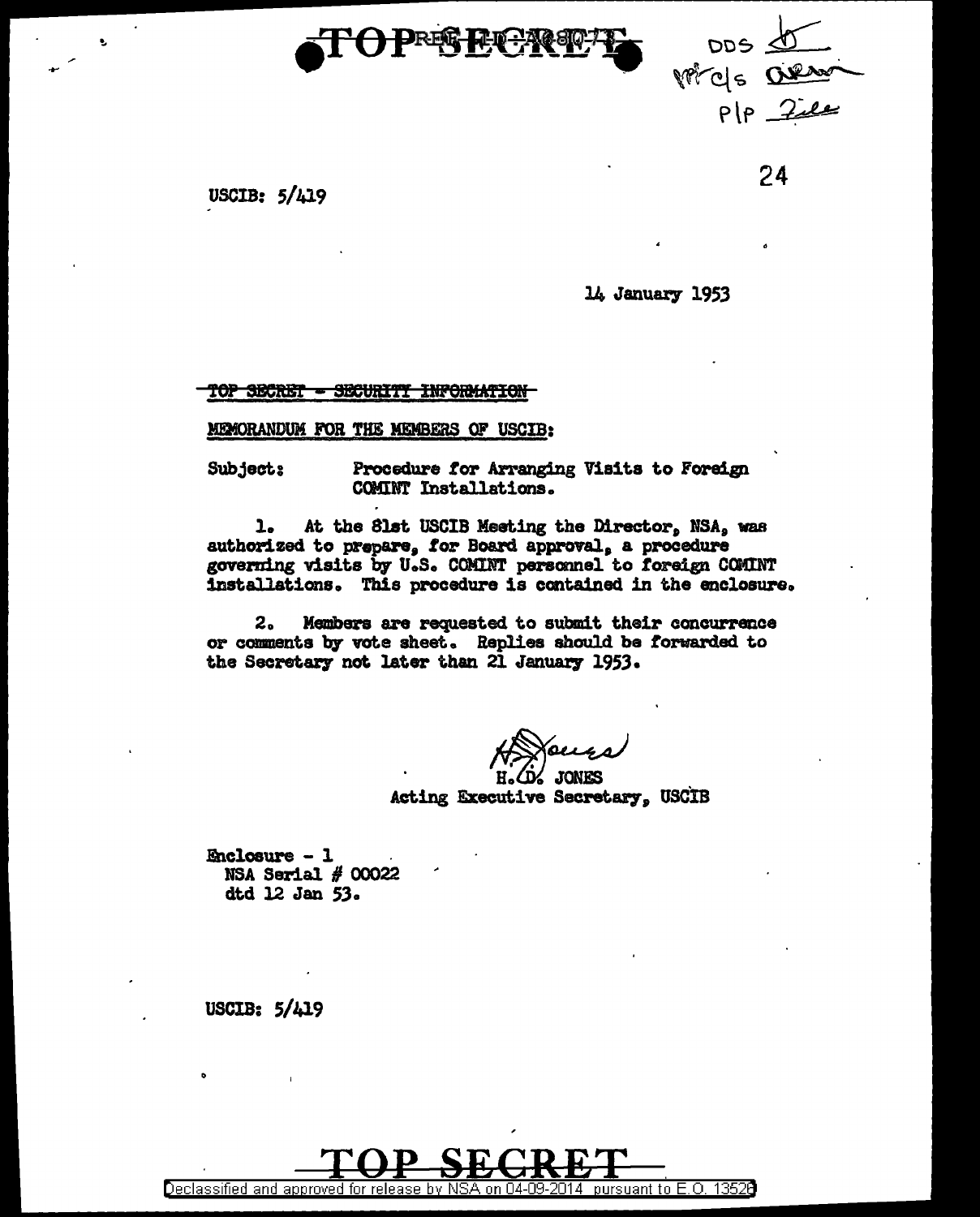

Serial: 00022

12 JAN 1953

## TOP SECTOR - SEQUILITY INFORMATION

HEMORANDUM FOR THE ACTING EXECUTIVE SECRETARY, USCIS

SUMENT: Procedure for Arranging Visits to Foreign COMINT Installations

1. Pursuant to USEIB decision at the Slat "esting, 28 November

1952, the inclosure has been prepared to provide guidance for those member organizations desiring to send sepresentatives to foreign COMINT installations.

2. Please submit these proposed arrangements to USCIB members with a request for their concurrence or comment.

FOR THE DIRECTOR:

/s/ Alfred R. Marcy ALFRED R. MARCY Colonel, US Army Chief of Staff

Incla

Procedure for Arranging Visits by U.S. Personnel to foreign COMINT Installations.

Enclosure with USCIB 5/419 dated 14 January 1953.

## TOP SECRET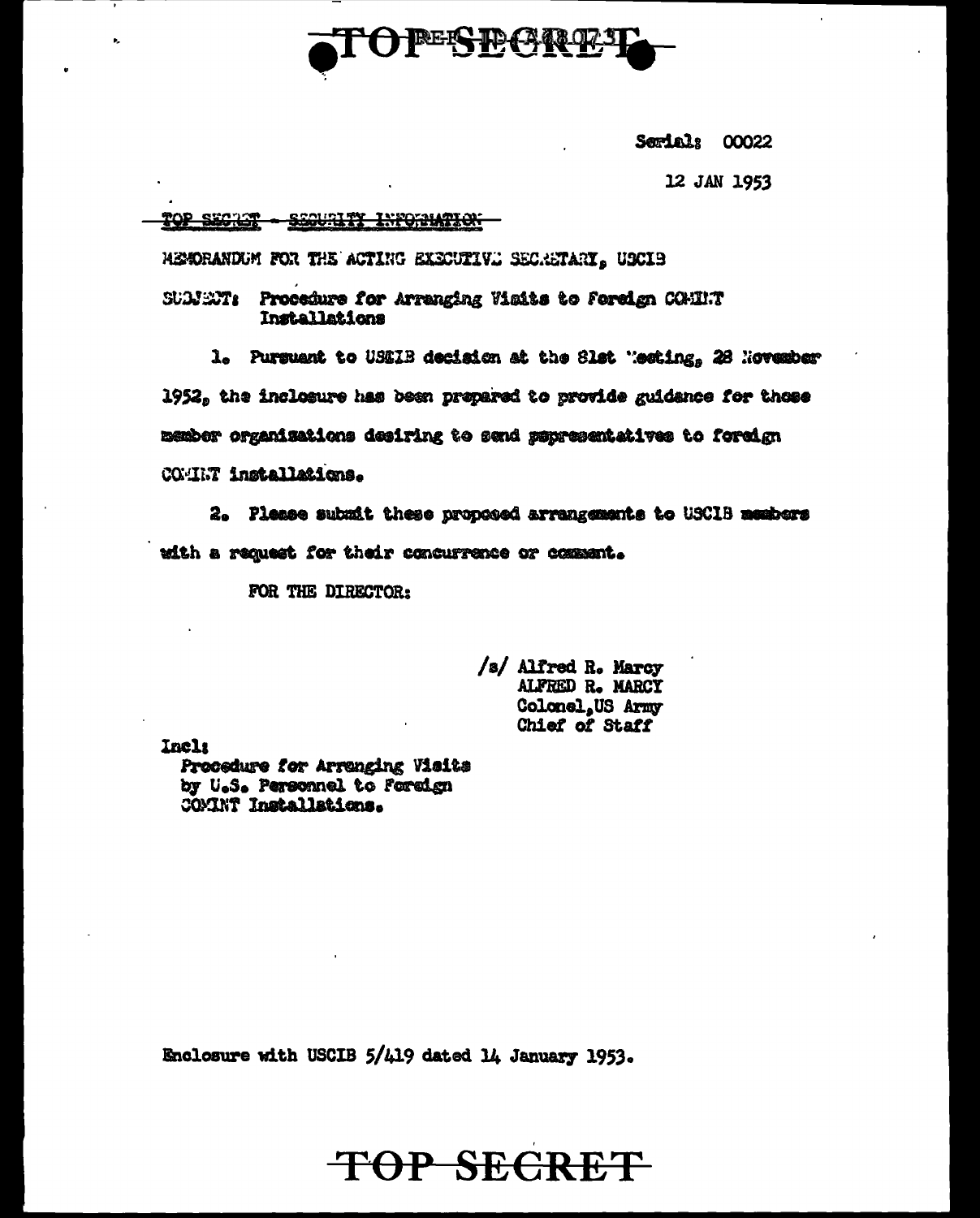

TOP SECRET <del>– Security Information</del>

b,

## PROCEDUILE FOR ARRANGING VISITS BY U.S. PERSONIAL TO FOREIGN COMMIT **INSTALLATIONS**

A. Periodic visits to foreign COMENT installations (principally SCHA and CB) by authorized U.S. representatives can accomplish much to further collaboration and maximine the total capabilities of the national efforts concerned. The achievement of such objectives can be realized most successfully, however, only when the agency to be visited has been adequately forewarned in order that all necessary preparations may have been completed.

2. Preparation for visits involves as a minimum the fixely receipt of information regarding the time of argival of the visitor and the specific subjects to be discussed. In this manner, the host agency will have an opportunity to insure that its best qualified personnel will be fully briefed and available for discussion on the date of the visit. In the past. the Director, CCHQ, has been extremely conscientious to insure that visiting U.S. personnel will have adequate reception and accommodations. However. even the bast intentions to make adequate preparations cannot be realized unless the agency to be visited is afforded sufficient advance notice of the details of the proposed visit.

3. The Senior U.S. Liaison Officer at London (SUSLO), in making arrangements for visits to GCHG. has noted that prior notice has at times been so lacking in details or belated as to impair the effectiveness of the mission concerned. These cases create an operational hindrance and constitute a breach of international courtesy as well. It is obvious that such situations can only work to the mutual disadvantage of both parties.

4. In order that liaison visits may be given the best possible chance of success in the future, it is desirable that the following procedure be applicable to all prospective visitors to foreign cooperating centers:

a. In establishing requirements for such visits, parent agencies should insure that the purpose of the proposed visit can not be fulfilled by a visit to U.S. agencies in Washington or elsembers.

b. Proposals for visits should be in the hands of the Director. N3A, at least 21 days prior to the date of the visit. When the need for a visit arises unexpectedly, the Director is to be notified as soon as possible.

5. Personnel who have made no previous visit to a foreign cooperating center will be additionally required to report to the Chief, Foreign Contact Group. Building 19, Naval Security Station, Washington, D.C., for briefing on the subject of U.S.-U.K. or U.S.-Canadian COMINT relations.

## **TOP SECRET**